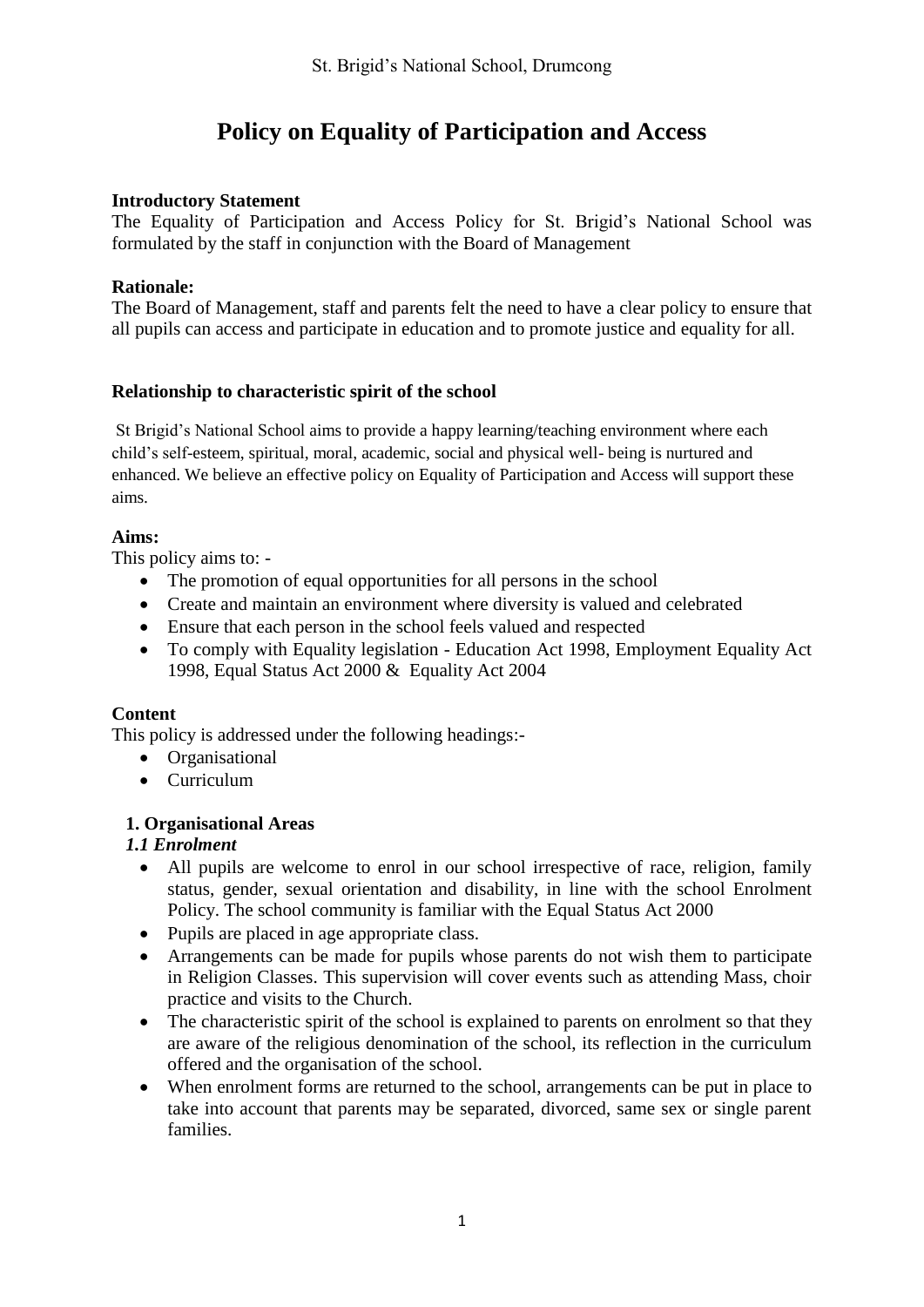# *1.2 Staff*

- Appointment procedures followed by the Board of Management are in compliance with the Constitution of Boards of Management and Rules for National Schools.
- Staff is informed of developments in equality issues e.g. new legislation, guidelines.
- The school has a policy in relation to bullying and harassment.
- Classes are assigned to teachers in a fair and transparent manner.

# *1.3 Home School Communication*

If requested by parents the school will provided separate copies of all communications and reports to parents who are separated/divorced.

# *1.4 Code of Behaviour and Anti Bullying Policy*

The school Code of Behaviour and Anti-Bullying Policy promote respect for all. The school strongly advises that no children under thirteen years of age should have access to social networking sites. Parents are urged to be vigilant as these sites are frequently misused and may lead to bullying both inside and outside school.

# *1.5 Homework*

The homework policy of St. Brigid's National School addresses issues in relation to

- o pupils with special needs
- o the involvement of parents

# *1.6 Resources*

- The principles of equality and respect for diversity are reflected in the pupils' textbooks.
- Library books are available that explore different cultures, different family structures, achievements of both male and female role models
- Boys and girls have equal access to a range of toys in junior classes.
- Resources available to support pupils with a learning disability

# *1.7 Tours and Extra-Curricular Activities*

- All pupils have an opportunity to participate in school tours or other outings organised by the school.
- Extra- curricular activities promoted by the school are open to all pupils. Many activities are funded by the Board of Management, Leitrim County Council, Sports Council and Arts Council.

# **2 Curriculum**

- All pupils have equal opportunities to experience all aspects of the curriculum, to participate in activities, to use resources.
- Teaching methodologies are employed to support integration and promote equality of various participation e.g. Circle time, co-operative learning, groupings.
- If parents wish to withdraw their child from parts of the curriculum e.g. swimming, religion, RSE, SPHE, they may discuss same with the child's teacher and alternative arrangements will be made for supervision of the child.
- Teachers monitor language in the classroom and challenge existing inequalities/stereotypes.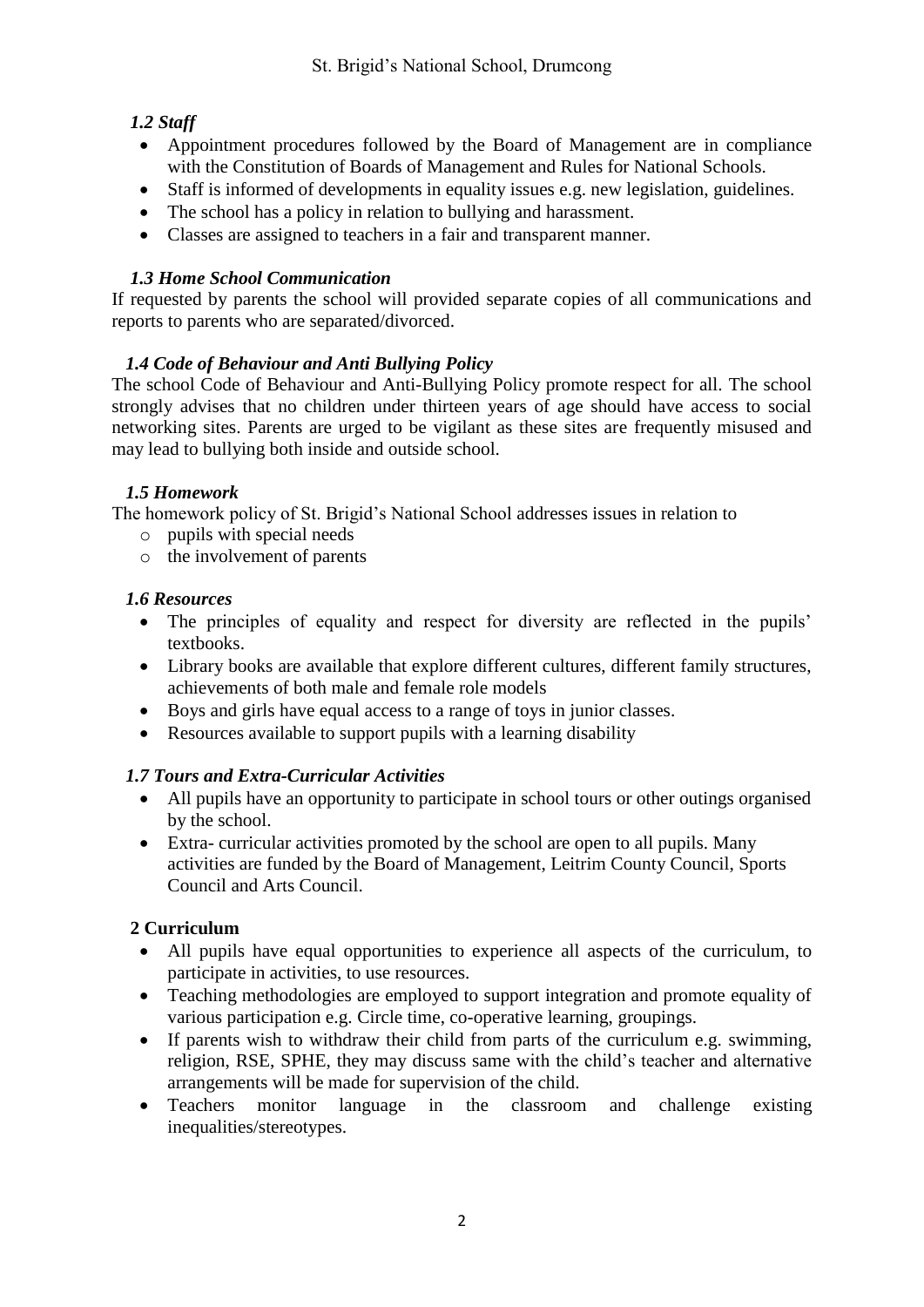- Subjects e.g. Language, Drama, Music, Visual Arts, SESE (History, Geography and Science) are used to
	- o celebrate difference
	- o promote cultural awareness and tolerance
	- o focus on the work and achievements of scientists, historians, geographers of both genders
- Opportunities are provided to explore the teachings and values of other religions and cultures.
- Sports coaches and other specialist teachers are made aware of the obligation on schools to include pupils with special educational needs at a level appropriate to their abilities.

#### **Success Criteria**

The effectiveness and success of this policy will be measured in a number of ways: -

- Pupils participating in all areas of school life at a level appropriate to their abilities
- Awareness of the concepts of equality and justice
- Pupils using appropriate language

#### **Roles and Responsibilities**

Principal, Staff, Pupils, Parent and the Board of Management will have responsibility for the implementation of this policy.

#### **Ratification and Review**

This policy was ratified by the Board of Management on

It replaces the existing policy and is implemented forthwith.

Signed:

Chairperson, Board of Management

Date:

**Review**: June 2019

#### **Communication.**

This policy is available on the school's website. It is also available on request from the Principal / Secretary.